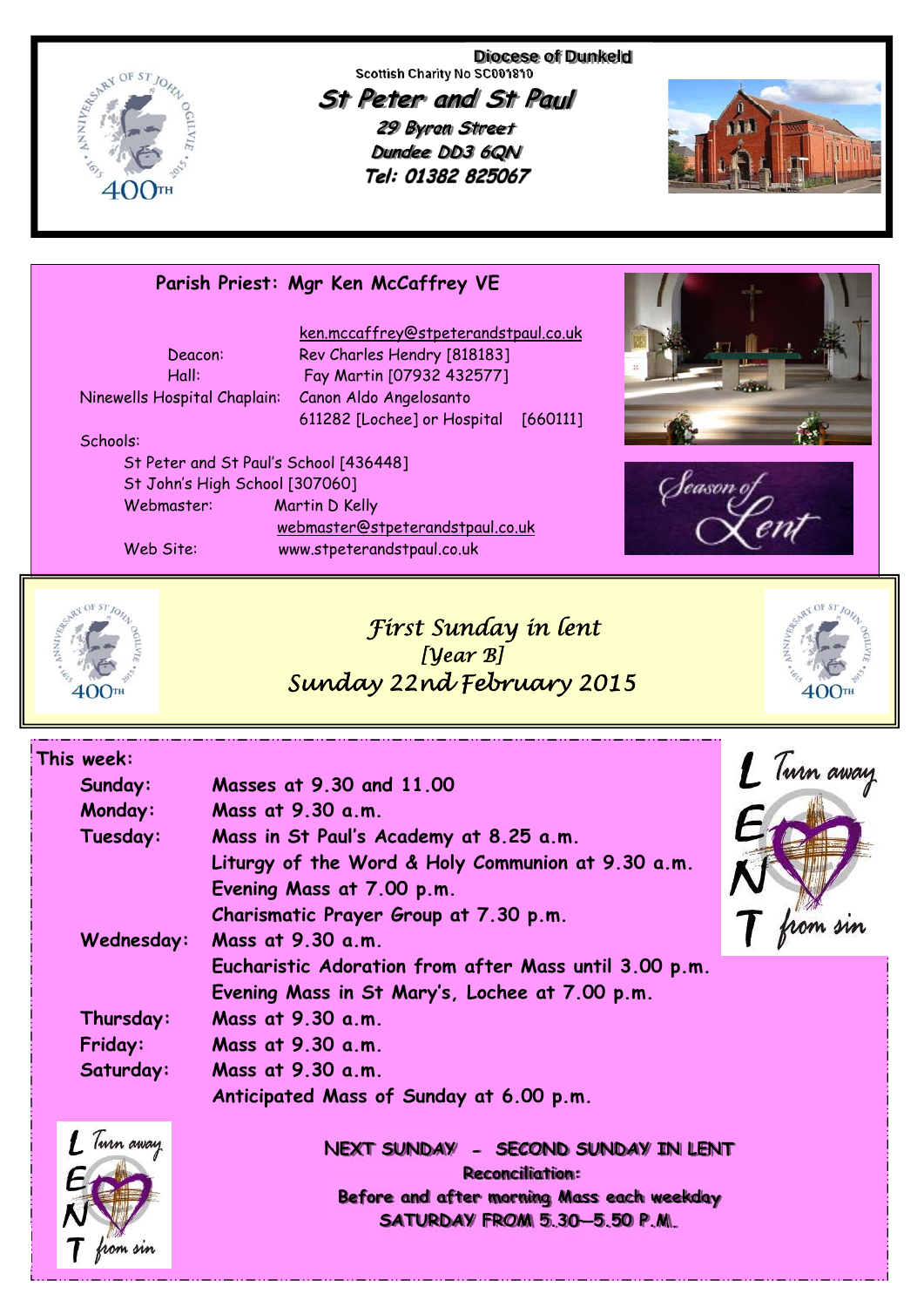### PLEASE PRAY FOR:

For our recently deceased: **Helen Dailly, Joe Swan, James Whyte & Eddie Dick**  And for all whose anniversaries occur at this time**: Irene Kiddie, Elizabeth Cameron, Nan Sinclair, Franek Chmielewska, John Macgregor, May Grieg & Eddie Barry**  For those sick in hospital: **Baby Orryn Glancy, Baby Christopher Kane, Betty McGarry, Paul Kirkwood, Maureen Paesano, Rita Hykie & Pauline Murphy**  And all those who are sick or housebound in our parish and receive the Eucharist each Sunday:

**If one of your family is in hospital, you should let Canon Aldo know. If someone is sick at home, please let Fr Ken or Deacon Charles know.** 

**Please let us know if you are going into hospital and we will let Canon Aldo know** 



*COLLECTIONS* **Sunday 15th February £1152 (£589.50 was Gift Aid)**



**TODAY - Annual Collection for Sick and Retired Priests Fund**

EUCHARISTIC ADORATION on Wednesdays, in the Small Chapel [enter by side door] from 10.00 to 3.00 Please try to make a visit to the Blessed Sacrament during the day

> **CHILDREN'S LITURGY OF THE WORD CHILDREN'S LITURGY OF THE WORD** will continues today at 11 o'clock Mass.



SHORT TERM PLEDGE FOR LENT

The Pioneer Total Abstinence Association of the Sacred Heart is once again promoting the SHORT TERM PLEDGE FOR LENT. This is simply a promise to abstain from all intoxicating drink during Lent. Prayer Leaflets are available at the back of the Church

**During Lent, there will be EVENING MASS here each Tuesday of Lent at 7.00 p.m., and on Wednesdays in St Mary's, Lochee, also at 7.00 p.m. An opportunity for those working to attend a weekday Mass** 

There will be a performance of the **Dundee Passion Play** on Palm Sunday, 29th March 2015 at 3pm in the grounds of Wellburn Convent. We really need volunteers to act in the play as Roman guards, apostles, crowd members - some individual parts still need to be cast. No previous acting experience necessary - just enthusiasm for the project. It's an exciting opportunity to do something different for Lent this year, and to experience the dramatic story of the Passion through your participation. Rehearsals take place on Monday evenings during Lent for 1 hour, starting on MONDAY 23rd February 2015 at 7pm in St Joseph's Chapel, Wilkie's Lane, Dundee. If you would like any further information, please contact Jim Murphie on j.murphie@abertay.ac.uk.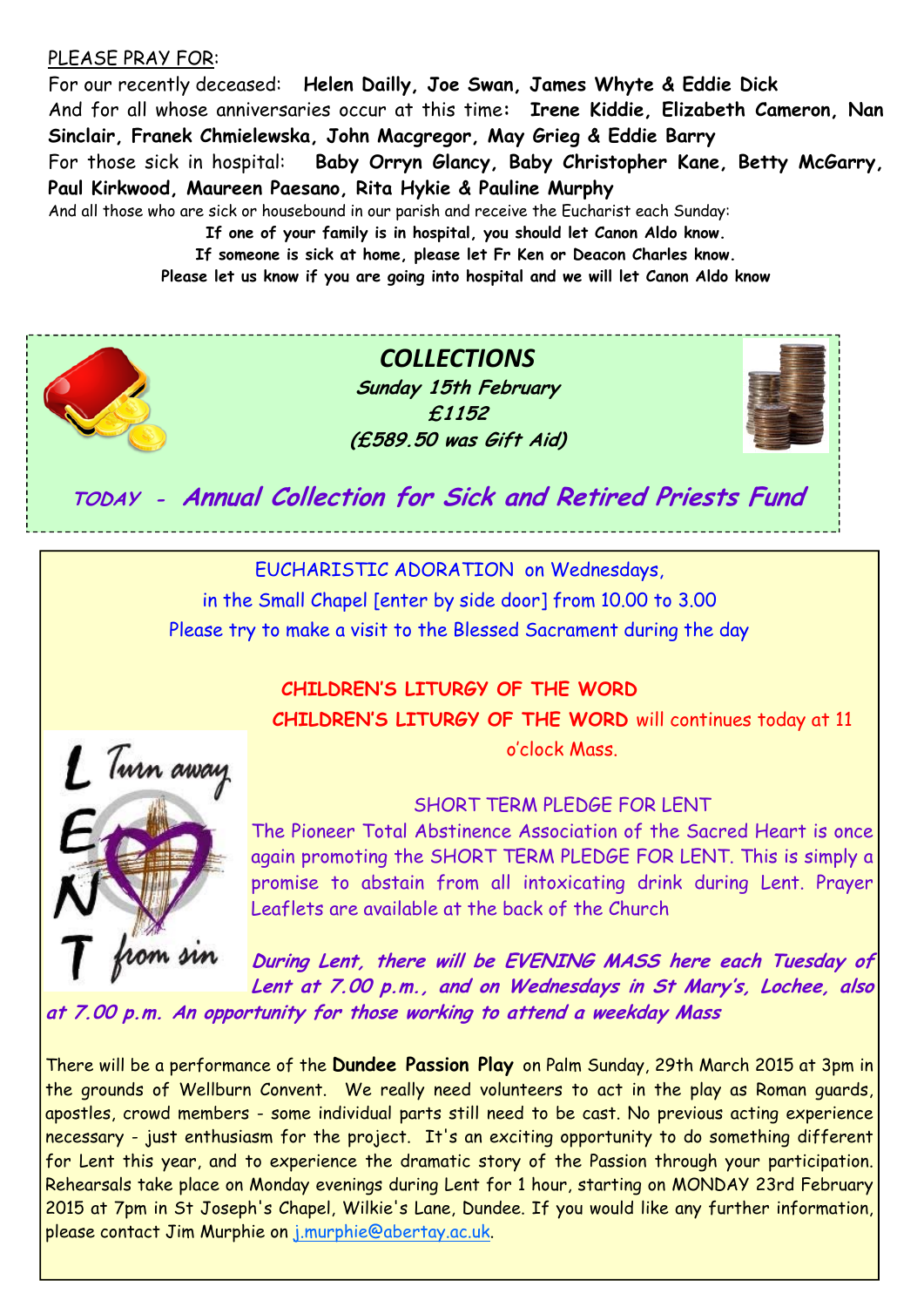





Today's gospel opens dramatically with the Spirit driving Jesus out into the desert. There are overtones or undertones that he must not have been keen to go. It seems strange that the Spirit of God should have been pushing Jesus to do something. It is Mark's way of highlighting the task that Jesus was about to undertake and the preparation that it needed. He was getting ready to take on the world with its subtle allurements and its enticing false promises. He was coming to offer the world the gift of God's king-dom, indeed, the gift of God himself. But it was too crowded, too entrenched in selfishness, too blind to appreciate what was offered. So there was need to repent and make room for God.

To help the world do this, Jesus needed to prepare himself. He needed the forty days. The need is the same in every age, for each generation, for every one of us, individually and as a people. We call our forty days Lent.

## THINK ABOUT THE NEXT 40 DAYS

Overweight and exercise, smoking and heart attacks. The tone was pessimistic. One wondered was there any-thing left that one could enjoy and that would be good for one. The same pessimistic approach often surrounds Lent. So much so that it is hard to believe that Lent is a preparation for the victory of Easter. The victory is Christ's and ours. It is a victory over death, sin and selfishness. Lent is to prepare to celebrate that victory.

How do we prepare for any celebration? We ensure that it will be an occasion of unity and community, that old sores will be forgiven and healed, divisions bridged, that the open hand of friendship will be offered and accepted rather than the clenched fist of in-transigence, that the outsider will be welcomed as a member of the family, that many less important things will be left to one side to have time for the key preparations, that lesser celebrations will be recalled and failures left behind, that the personality of the centre-stage star will be duly honoured.

So Lent is a time of reconciliation, of sharing and caring, of mak-ing time for Christ in prayer. It is an invitation to grow closer to the one who has freed us from selfishness and made us members of his family. It is a time to deepen appreciation of our privileged greatness. Lent is meant to be enjoyed rather than endured. One could love Lent.